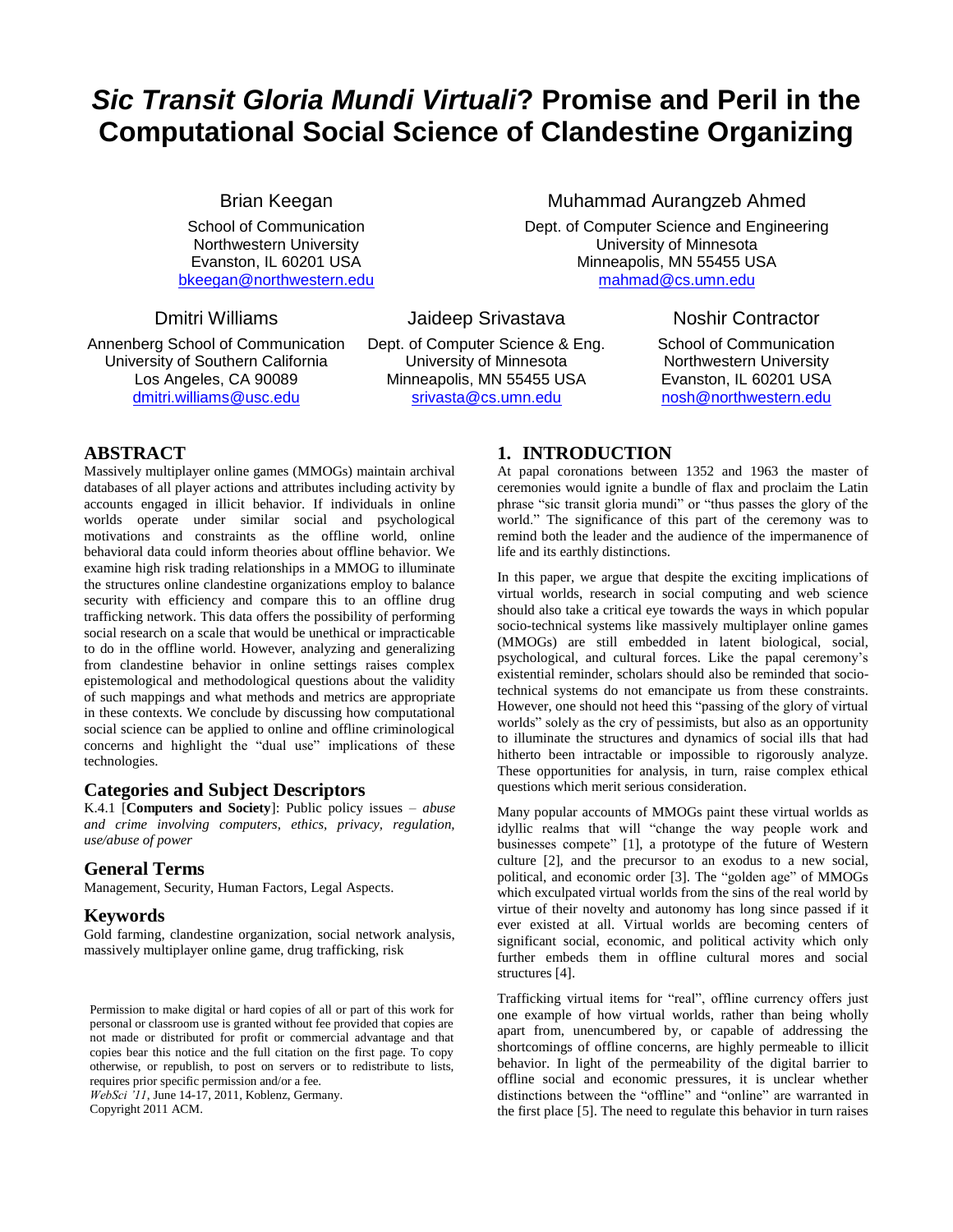complex questions about how administrators should best monitor illicit behavior, what rights individuals have within these worlds, and who gets to adjudicate these claims. In light of the increasing role that social, mobile, and other mediated communication and information technologies play in our ostensibly "offline" lives, these contemporary questions echo concerns of communities and polities from time immemorial.

On the other hand, the superabundance of digital trace behavioral data and the potential similarity of online behaviors to offline analogues might provide new insights into general social and organizational processes. This blurring of the distinctions between the online and offline offers profound opportunities to analyze, model, and understand complex social, cultural, economic, and political processes which occur in both. The richness of online data may provide a lab bench on which to observe social dynamics and test theories which had been hitherto impracticable or impossible to study before and may even generalize to offline behavior. But these systems must be designed to comply with the regulations of offline jurisdictions and precedents. In addition, the mediated nature of these interactions implies that administrators can increasingly detect, monitor, and eliminate disobedience, dissent, and deviance with immaculate data. The increasingly mediated nature of "offline" life as well as the possibility of mapping from "online" to "offline" contexts suggests that what individuals, organizations, and governments are capable of doing with these data raises complex issues with which the emerging fields of social computing, computational social science, and web science will need to grapple.

To ground our argument that illicit behavior in online worlds exhibits structural patterns observed in the offline world, we use digital trace data about trade between players in the MMOG *EverQuest II* to understand the organizational structure of one particular kind of virtual item trafficking known as "gold farming". We characterize the structural patterns of four types of trade patterns in an online game and we use statistical network analysis methods called p\*/exponential random graph models (p\*/ERGMs) to compare the structures of these online networks to the structures observed in an offline drug trafficking network. Despite the fact that this data includes users engaged in gold farming and the undetected affiliates who support them, it also includes a number of typical players. We outline the barriers to mapping online game behavior to offline criminal behavior and discuss the implications of congruence in spite of them. We conclude by reviewing the tensions between the assumptions inherent to our network analysis methods, their implications for validity, and prevailing ethical and legal norms about how authorities should operate to identify and remove deviant agents.

# **2. BACKGROUND**

#### **2.1 Gold Farming in MMOGs**

Massively-multiplayer online games like *World of Warcraft, EverQuest II*, and *EVE Online* are role playing games in which thousands of players interact in persistent virtual environments. Users play the game alone or in groups with other players to accumulate experience as well as virtual items and wealth that allow them to improve their power and confront more challenging opponents. Although the digital nature of these virtual goods and in-game currencies means they could be created in any quantity, the demands of effective game design as well as economic logic requires these items to scarce in order to be valuable. Players invest substantial amounts of time and effort to procure these virtual currencies and items. As a result, in-game economies not only exhibit macro-economic characteristics similar to those observed in offline "real" economies [\[6\]](#page-6-5), they also possess illicit markets for acquiring goods and skills [\[7\]](#page-7-0).

"Gold farming" and "real money trading" refer to practices that involve exchanging in-game virtual items for offline currency via transactions outside of the game architecture. The name stems for a variety of repetitive routines ("farming") which are employed to accumulate virtual wealth ("gold") which is sold to other players who lack the time or desire to accumulate their own capital. Gold buyers use this virtual currency to purchase more powerful game items, accelerating them through tedious stages of the game or by-passing the onerous steps needed to acquire these items. The third-party firms which provide these services employ tens of thousands of low-skilled workers in China and Vietnam to play these games so to harvest digital resources for resale to predominately wealthy Western players [\[8\]](#page-7-1).

Gold farming is constructed by the player community and game designers as an illicit activity for a variety of reasons. Farmers upset the equilibrium of the in-game economy by inflating prices for goods and services for the majority of players who earn their own currency. Gold farmers' repetitive activities often lead them to monopolize control over productive regions in the game thereby excluding other players who need to play through them. The ability to buy one's way into the upper echelons of the game likewise seriously undermines the meritocratic "magic circle" of the game [\[9\]](#page-7-2).

The major reason game administrators crack down on gold farming is because condoning the practice raises complicated legal questions about virtual items being property. Users of these games agree to End-User License Agreements (EULAs) which are unanimous across games in asserting that currency, items, and services within the game remain the property of the game developer [\[4\]](#page-6-3). If this were not the case, game developers would need to negotiate complex legal questions over whether the accumulation of in-game property are subject to income or capital gains taxes; the loss of a valuable item to an in-game rogue is a criminal offense akin to robbery; or users are subject to labor regulations for shift lengths or occupational safety [\[10\]](#page-7-3). These questions are not trivial for the gold farming industry which is estimated to employ over 100,000 workers and generates revenues in excess of \$3 billion annually [\[8\]](#page-7-1). Rapid changes and intense competition within the market, the need to evade both game administrators online and law enforcement offline, popular perceptions of gold farming as a frivolous novelty, significant language and cultural barriers, and geographic distance have largely insulated gold farming from systematic participant observation [\[11\]](#page-7-4).

#### **2.2 Clandestine Network Analysis**

Gold farming operations within MMOGs operate under many of the same constraints as offline clandestine and criminal organizations. Gold farmers must balance efficiency with security and operational flexibility with resilience against attack [\[12,](#page-7-5) [13\]](#page-7-6). Despite popular portrayals of clandestine networks as hierarchical and centrally-organized operations, the aforementioned constraints require participants to assume network organizational forms. Networks are better suited to clandestine organizations' demands for flexible teams [\[14\]](#page-7-7), division of labor, and mediation of functional relationships (like communication and resource exchange) through latent trust ties [\[15,](#page-7-8) [16\]](#page-7-9).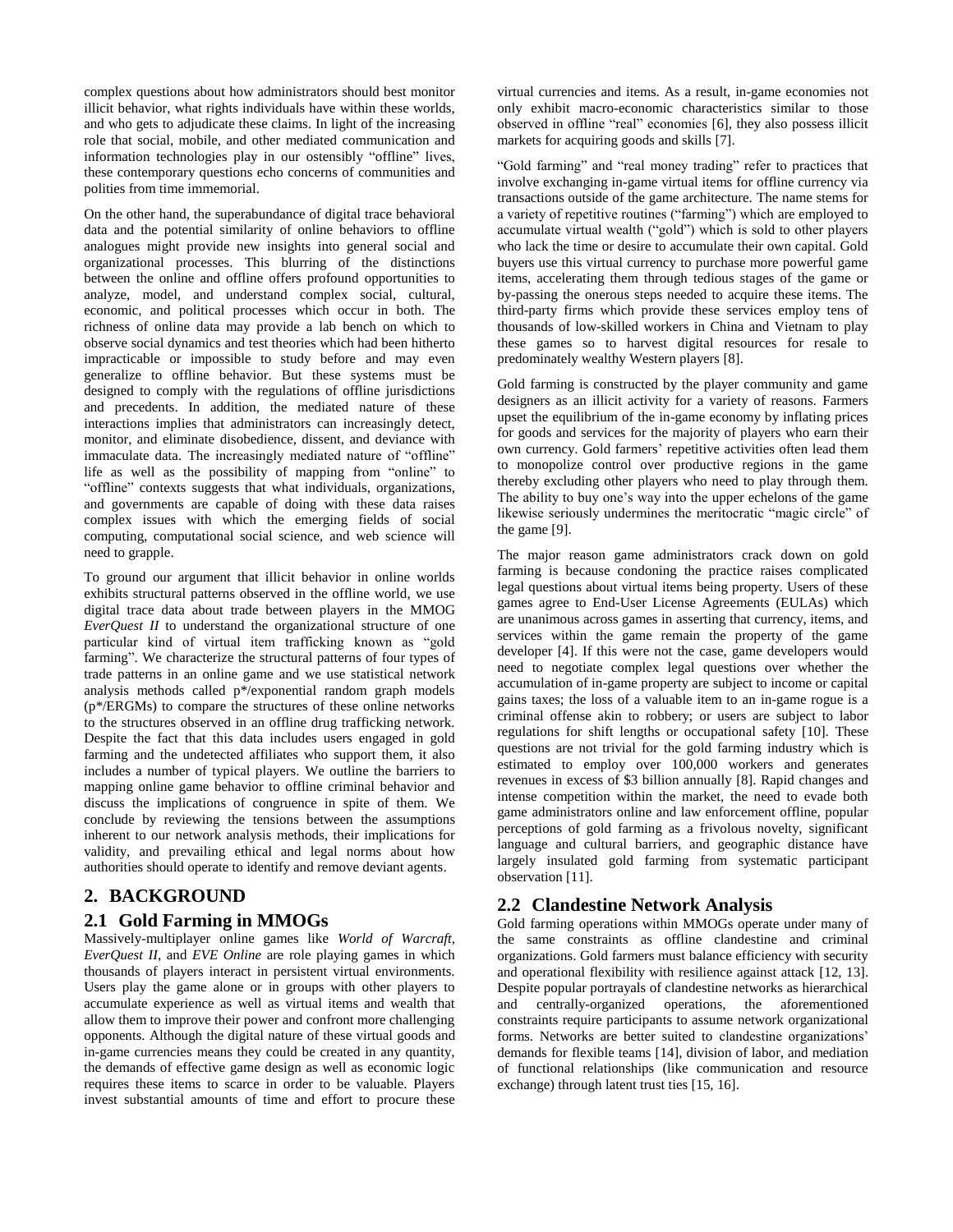Analyzing clandestine networks is complicated by the necessarily difficult task of collecting data about their relationships and attributes. This paucity of data is a function of first, the difficulty of collecting the data; second, the unwillingness of other actors to share this data; and third, problems of collecting the appropriate type of data [\[17\]](#page-7-10). By definition, clandestine networks seek to avoid detection by recruiting members with demonstrated trustworthiness and willingness to keep secrets as well as structuring themselves to operate autonomously and without centralized oversight [\[18,](#page-7-11) [19\]](#page-7-12). To the extent that law enforcement, intelligence, or national security agencies are able to collect data about members' communication, exchange, and affiliations to build out networks of their interactions, these institutions do not make this data publicly available because of the obvious risks that criminal elements will adapt their behavior in response to the findings of this surveillance [\[20\]](#page-7-13).

Even if data on clandestine networks were collected and made available for analysis, these data are of dubious validity owing to issues of actor and relational boundary specification as well as temporal censoring and lack of individual attribute data.

- The boundaries of membership in a clandestine organization are very fuzzy and the relationships and behavior of legitimate actors such as defense attorneys, accountants, and family members can make them operationally important. Removing these peripheral actors from the analysis or failing to monitor their relationships undermines the reliability and validity of subsequent analyses about how these organizations operate and are structured.
- Clandestine organizations rely on a variety of relationships such as trust, family ties, and previous affiliations as well as more functional relationships such as communication and resource exchange. Analyses which fail to account for these multi-dimensional relationships are likewise prone to being biased in any conclusions about the importance of particular individuals or structures of groups [\[16\]](#page-7-9).
- Data collection on clandestine organizations presumes that no interactions of value occur before or after surveillance begins. Ceasing data collection too early or beginning it too late may obscure by prior and subsequent interactions and affiliations and thus omit crucial trusted members or processes governing how the network evolved [\[21,](#page-7-14) [22\]](#page-7-15).
- The network is not only structured by endogenous tendencies to assume particular structural configurations, but also by exogenous factors such as actors' intrinsic abilities, motivations, and preferences [\[23\]](#page-7-16). Data on clandestine networks which fails to capture actors' genders, age, backgrounds, or psychological states may improperly ascribe particular network features to structural position alone rather than analyzing how actors' attributes influence network structure [\[24\]](#page-7-17). Analyses need to consider the recursive processes by which clandestine actors structure and are structured by their networks.

Because gold farming practices are mediated through information infrastructures logging every user's activity, these digital trace data logs can potentially provide an immaculate record of all activity within the game, including acts like gold farming transactions. The glut of data allows researchers to ask questions which would have been impracticable or impossible to answer using traditional data collection techniques but it also requires melding theories and methods from information and computer science, statistics, and the social sciences [\[25\]](#page-7-18). Our prior research has employed machine learning approaches to develop models for

the automatic detection of gold farmers based on activity patterns [\[26\]](#page-7-19) and using frequent pattern mining techniques on latent trust relationships to detect unidentified gold farmers [\[27\]](#page-7-20).

Assuming that members of these clandestine organizations operate with similar motivations and under similar constraints as offline clandestine organizations, these findings can potentially be mapped from an online setting to inform theories and findings about offline behavior [\[28\]](#page-7-21). Drug trafficking operations, in particular, provide a model form of offline clandestine organization against which we can compare clandestine networks. Both classes of organizations have similar entrepreneurial and profit-motivated business models to engage in arbitrage of illicit goods and, face substantial challenges for structuring the organizations to optimize and adapt the distribution of their goods, and have significant risks and costs if their organizations are detected by authorities [\[29\]](#page-7-22). Our previous findings suggest that gold farming networks and at least one offline drug trafficking network exhibit similar topologies which support their resilience despite breakup attempts by enforcement agents [\[30\]](#page-7-23).

# **3. DATA AND MODELING APPROACH 3.1 Data**

Anonymized database dumps were collected from Sony Online Entertainment's (SOE) MMOG *EverQuest II* (EQ2). These data include both observed and self-reported attribute data about characters and accounts in the game as well as longitudinal data cataloging character-to-character interactions such as trade exchanges of currency or items. Users are clustered onto distinct servers which operate in parallel but exhibit slightly different rule sets depending on players' preferences for hardcore playerversus-player (PvP) action, immersive role-playing (RP), or the standard player-versus-environment rule set (PvE). For all servers, the trade records include 44.3 million observations of player-to-player trade (4.97 million observations), player-tomerchant trade (32.3 million observations), and trade via an ingame auction house (6.95 million observations). The data spans January through September 2006, approximately two years after the game was launched.

We examined a one-week sample of the 9.8 million transactions on the Guk PvE server. The list of transactions is interpreted as a directed network edgelist whereby the initiator of the transaction is the sender of a link and the target is a receiver of the link. Despite this directed nature of a transaction, within individual transactions currency or items can be reciprocally exchanged by the sender and target of the exchange. This provides several possible permutations of relationship types between actors. We separate these relations into distinct networks described below.

- *Donation* (send money, receive nothing) Currency is transferred from the sender to receiver, but nothing is reciprocated during that transaction. In the context of gold farming, this is the operant exchange which captures farmers "delivering" the gold to their customers or moving it between accounts. Because this is an unusual signal, it is an obvious heuristic for game administrators. In light of this risk, we expect it to be used sparingly and among trusted confidantes. The resulting network has 1,519 players and 1,318 edges.
- *Gift* (send items, receive nothing) Items are transferred from the sender to receiver, but nothing is reciprocated during that transaction. In a gold farming context, this is a suspect signal for farmers delivering high-value items to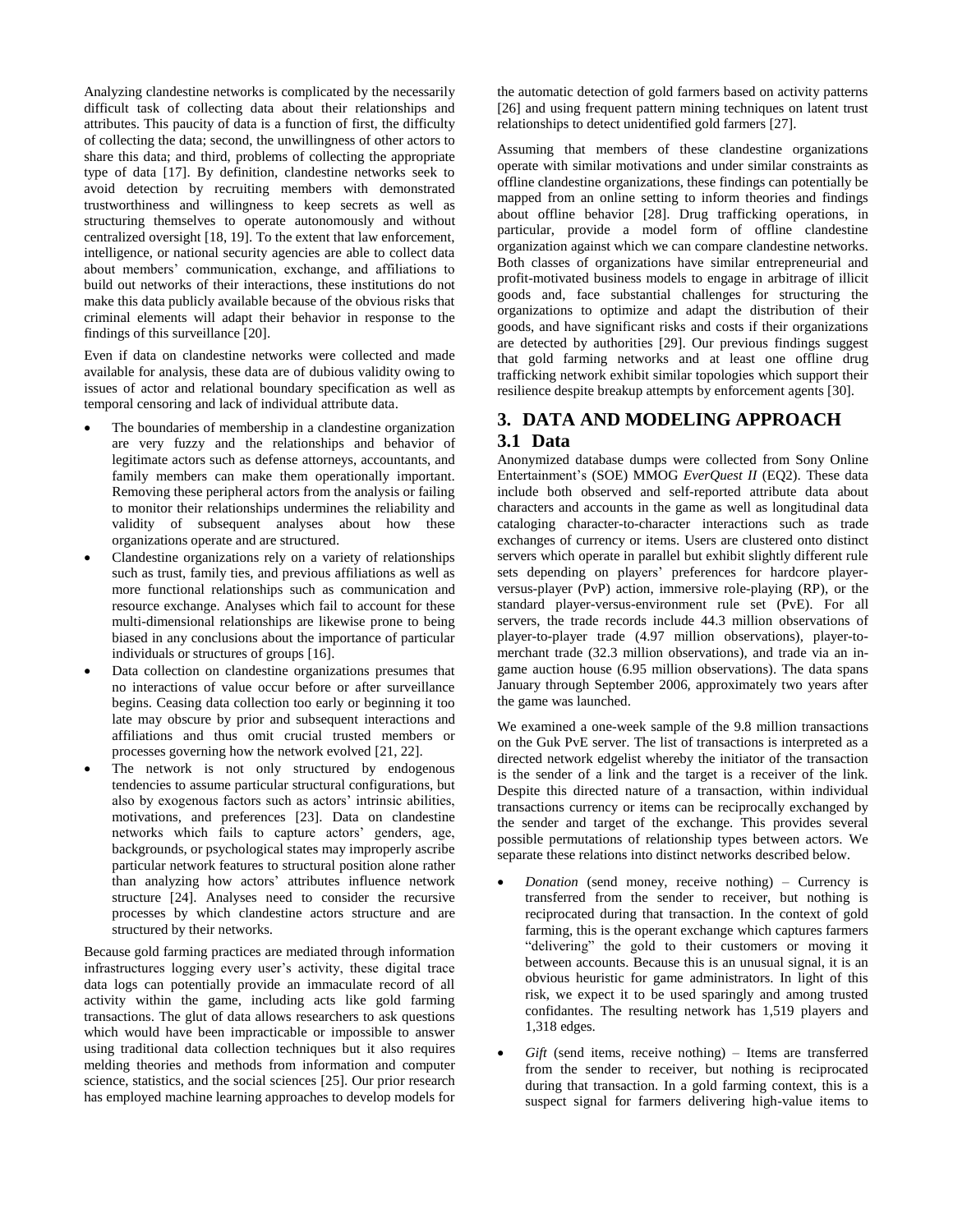

**Figure 1: Visualizations of model structural parameters.**

customers. The resulting network has 5,461 players and 9,239 edges.

- *Market* (send money, receive items) Items are transferred and currency is reciprocated in kind during the same transaction. This is a legitimate exchange pattern which we expect occurs no more or less frequently among gold farmers than among typical players. The resulting network has 1,022 players and 768 edges.
- *Barter* (send items, receive items) Items are transferred and other items are reciprocated during the same transaction. Like market exchange, this is also a legitimate exchange pattern which we expect occurs no more or less frequently among gold farmers than among typical players. The resulting network has 1,138 players and 1,323 edges.

Other permutations such as currency exchanged for currency or items exchanged for currency and items can be deduced, but these transactions are not observed in the data. The validity and implications of these and other modeling assumptions are discussed in greater depth in Section 5.

As an offline analogue, we used data collected by Morselli, et al. [\[17,](#page-7-10) [19\]](#page-7-12) about a drug trafficking organization disrupted by Canadian law enforcement officers. Following [\[22\]](#page-7-15), the data is collected from evidence submitted by prosecutors gathered from wiretaps and observations about communication and exchange relationships among members of the "CAVIAR" ring. The size of this network, limitations of data collected by surveillance, lack of attributes, and the types of substantive interactions among agents are all significantly different in the CAVIAR network as compared to the EQ2 gold farming network, this is nevertheless the most contemporary, largest, and complex drug trafficking network data which has been validated and made publicly available. We discuss the implications for validity by using this data as a comparison for gold farming in Section 5.

### **3.2 Modeling approach**

We adopt a network perspective to model the interactions among individual characters within the game. Techniques for measuring local and global properties of networks such as centrality, clustering, density, shortest paths, diameter, and subgroup membership serve valuable roles for describing the properties of nodes, subgroups, and the entire networks. However, attempts to develop statistical models of networks using traditional methods such as linear or logistic regression are often fundamentally flawed because network data violates assumptions about the independence of ties in a network. Statisticians have developed a class of methods called p\*/exponential random graph models (p\*/ERGMs) which explicitly incorporate dependence assumptions to allow inferential statistical models for network analysis [\[31\]](#page-7-24).

p\*/ERGMs allow us to specify the observed network structure as the outcome variable which can be predicted by independent variables about both the structure and attributes of the nodes in this network. These statistical models are thus superficially similar to a logistic regression for the likelihood that a tie exists between nodes as a function of other variables. Unlike logistic regression models however, p\*/ERGMs do not assume that the observation of a network tie is independent from the presence or absence other adjacent or other network ties. As such, this approach allows us to model the network as a complex system with stochastic outcomes but also retains the logic of a regression model by allowing us to specify local-level parameters which correspond to theoretically relevant structures and processes [\[32\]](#page-7-25). More importantly for our purposes of analyzing networks in offline and online contexts, p\*/ERGMs allow us to compare parsimonious models of complex network structures [\[33\]](#page-7-26).

The edgelists for each type of the four classes of transactions identified in section 3.1 were exported from an Oracle database. The ergm and statnet packages in the R statistical computing environment were used for  $p^*$ /ERGM analysis [\[34,](#page-7-27) [35\]](#page-7-28). Parameters were added sequentially and the full models were observed have the best model fit as measured by Akaike information criteria and maximum-likelihood estimate likelihoods (see Table 1).

# **3.3 Hypotheses**

Our goal in this analysis is to assess whether any of the four types of trade exchange networks in EverQuest II exhibit structural tendencies similar to those observed in the CAVIAR drug trafficking network. We expect that the structural signatures for high-risk transaction types in the MMOG (donations and gifting) will be more similar to the drug-trafficking network than the low-

|         | <b>Parameters</b>                               | <b>Barter</b> | <b>Market</b> | <b>Donation</b> | Gift       | <b>CAVIAR</b> |
|---------|-------------------------------------------------|---------------|---------------|-----------------|------------|---------------|
| Model 1 | Sender + Receiver + Distribution + Popularity   | $-6658.9$     | $-6278.0$     | $-11129.5$      | $-81928.6$ | $-990.8$      |
|         |                                                 | 13323         | 12526         | 22267           | 163865     | 1989          |
| Model 2 | Model $1 + B$ rokering + Reciprocity            | $-816.5$      | $-6188.1$     | $-9278.2$       | $-62132.4$ | $-714.2$      |
|         |                                                 | 1645          | 12388         | 18568           | 124277     | 1441          |
| Model 3 | Model $2 +$ Generalized reciprocity + Hierarchy | $-799.8$      | $-6178.4$     | $-8798.8$       | $-59382.7$ | $-677.0$      |
|         |                                                 | 1615.6        | 12373         | 17614           | 118781     | 1371          |

**Table 1: Model fit with MLE likelihood on top, Akaike information criterion on bottom. The complete model (Model 3) is the best fitting model for all five networks.**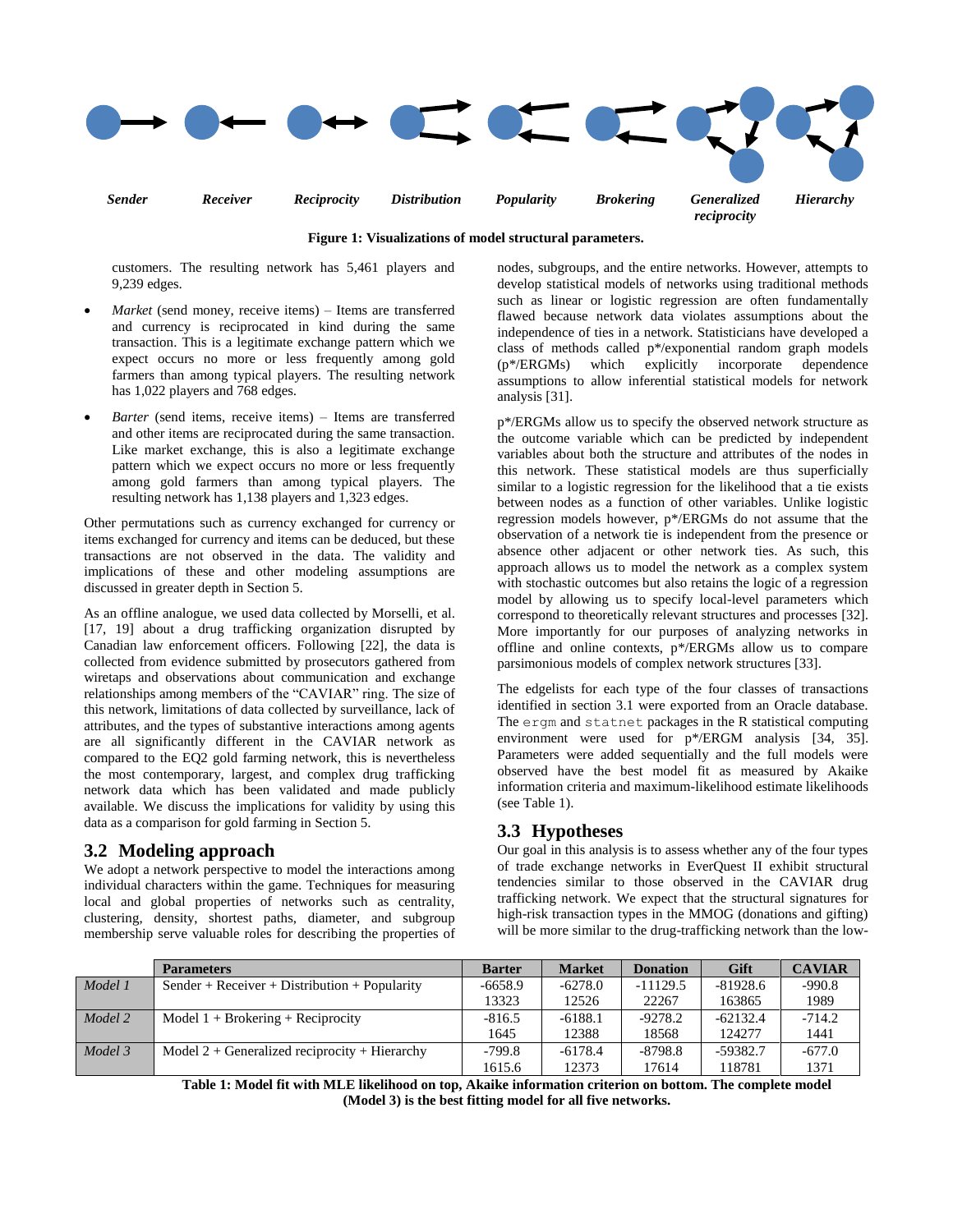|                |                                                                                                                                    | <b>Barter</b> |                     |     | <b>Market</b> |                  | <b>Donation</b> |          | Gifting                                       |        | <b>CAVIAR</b> |                                                    |        |          |                |     |
|----------------|------------------------------------------------------------------------------------------------------------------------------------|---------------|---------------------|-----|---------------|------------------|-----------------|----------|-----------------------------------------------|--------|---------------|----------------------------------------------------|--------|----------|----------------|-----|
|                |                                                                                                                                    | Est.          | <b>SE</b>           | D   | Est.          | <b>SE</b>        | P               | Est.     | <b>SE</b>                                     | P      | Est.          | <b>SE</b>                                          | P      | Est.     | <b>SE</b>      | P   |
|                | Receiver                                                                                                                           | $-7.357$      | 2.52E-01            | *** | $-7.075$      | 4.89E-02 ***     |                 |          | $-6.786$   $4.57E-02$                         |        |               | *** $\textsf{-.8.811}\vert 1.83\textsf{E}$ -02 *** |        | $-5.559$ | 1.35E-01       | *** |
|                | Sender                                                                                                                             | 0.853         | 1.20E-01            | *** | $-0.039$      | 4.89E-02         |                 |          | $-0.122$   4.57E-02                           | **     |               | $-0.04011.83E-02$                                  | $\ast$ | $-0.002$ | 3.80E-04 ***   |     |
| H1             | Reciprocity                                                                                                                        | 12.681        | 1.09E-01            | *** | 3.524         | 3.93E-01 ***     |                 | 6.408    | $6.32E-01$                                    |        |               | *** 7.195 6.06E-02 ***                             |        | 4.163    | $1.31E-03$ *** |     |
| H2             | Popularity                                                                                                                         | 0.913         | 1.41E-01            | *** | 0.126         | $4.58E-02$       | $***$           | 0.090    | $4.57E-02$                                    | $\ast$ |               | $0.135$ 3.77E-04 ***                               |        | 0.044    | 2.86E-02       |     |
| H3             | Distributor                                                                                                                        | $-0.324$      | 1.72E-01            |     | 0.181         | 4.01E-02 $ *** $ |                 | $-0.461$ | 6.91E-02   ***   0.074   1.30E-02   ***       |        |               |                                                    |        | 0.099    | $2.07E-05$ *** |     |
| H4             | <b>Brokering</b>                                                                                                                   | $-2.159$      | 2.88E-02            | *** | $-0.314$      | $4.76E-02$ ***   |                 | $-0.480$ | 4.46E-02   *** $\sim$ -0.035   2.12E-03   *** |        |               |                                                    |        | $-0.012$ | 4.40E-05       | *** |
| H <sub>5</sub> | G. R.                                                                                                                              | 2.699         | $1.07E + 01$        |     | 2.843         | $1.12E + 00$     | $\ast$          | 0.147    | 8.56E-01                                      |        |               | $-0.642$  2.07E-02 ***                             |        | $-0.533$ | 6.98E-05 ***   |     |
| H6             | Hierarchy                                                                                                                          |               | $-0.094$   9.43E-02 |     | 1.228         | 6.84E-01         |                 | 3.004    | 2.71E-01                                      |        |               | $\mid$ *** 1.359 1.25E-02 ***                      |        | 0.434    | 4.77E-05 ***   |     |
|                | .<br>-----<br>$\sim$ $\sim$ $\sim$ $\sim$<br>-----<br>$\sim$ $\sim$ $\sim$ $\sim$ $\sim$<br>$\mathbf{a}$ $\mathbf{a}$ $\mathbf{b}$ |               |                     |     |               |                  |                 |          |                                               |        |               |                                                    |        |          |                |     |

**Table 2: Parameter estimates, standard errors, and significance (\*\*\* < 0.001 < \*\* < 0.01 < \* < 0.05) for Model 3**

risk transaction types (market and barter). Despite the variety of attribute data about characters in *EverQuest II* which could be used in a model, corresponding attributes are not present in the CAVIAR data. We discuss this analytic shortcoming in more detail in Section 5. Instead we develop a multi-theoretical, multilevel model including only structural parameters of the network [\[36\]](#page-7-29). Although, space constraints do not allow us to unpack the theoretical rationales for each of these parameters, we posit the following hypotheses as being of theoretical interest and associate them with specific structural configurations. These parameters are visualized in Figure 1.

- H1 *– Reciprocity* High risk transactions will rely on strong trust ties [\[15,](#page-7-8) [16\]](#page-7-9). There will be a tendency for nodes to reciprocate links in the network.
- H2 *– Popularity*  High risk transactions will concentrate risk in specific individuals responsible for receiving goods and currency from many other accounts [\[18\]](#page-7-11). There will be a tendency for nodes to be popular in the network.
- H3 *– Distribution* High risk transactions will concentrate risk in specific individuals responsible for sending goods and currency to many other accounts [\[18\]](#page-7-11). There will be a tendency for nodes to be distributors in the network.
- H4 *– Brokering*  High risk transactions will avoid employing brokers who could compromise the trade [\[12,](#page-7-5) [13\]](#page-7-6). There will be a tendency to avoid brokering in the network.
- H5 *– Generalized reciprocity –* High-risk transactions emphasize operational efficiency, not social well-being [\[13\]](#page-7-6). There will be a tendency to avoid generalize reciprocity and cyclicality in the network.
- H6 *– Hierarchy –* High-risk transactions reflect latent hierarchical power relationships [\[12,](#page-7-5) [16\]](#page-7-9). There will be a tendency to have transitive hierarchies in the network.

#### **4. RESULTS**

The parameter estimates, standard errors, and significance levels for the model in each of the five networks are reported in Table 2. We interpret these findings and describe the similarities and differences between the models of the networks below.

The strong negative receiver estimate across all five models demonstrates that, absent other effects, the probability of a random trade relationship being initiated is between 0.34% for the CAVIAR network and 0.015% for the gifting network. The analogous sender parameter is also observed to be significantly negative across all the networks save the market relationships. As "intercept terms", these estimates suggest that characters in the game do not randomly trade with other players just as drug traffickers do not randomly interact with others.

In all five relationships reciprocity occurs substantially more often than would be expected by chance alone. Although this strong tendency to reciprocate relationships supports Hypothesis 1, reciprocity is also a general feature of many kinds of social and organizational networks. Thus, strong reciprocity in of itself is not a distinguishing feature of either a drug trafficking or online transaction network.

All four of the MMOG networks exhibited a significant tendency for nodes to accumulate links pointing to them, or popularity. However, a similar significant effect was not observed for the CAVIAR network. Hypothesis 2 is thus supported for the MMOG networks but not for the drug trafficking networks.

The similarities across trade types break down for nodes having many outbound ties, or distribution. The CAVIAR network exhibits a significant tendency for this structural process which is also found in the gifting and market exchange relationships. However, the bartering and donation networks in the MMOG both exhibit significant and relatively strong tendencies to avoid forming distribution structures. This provides mixed evidence for Hypothesis 3; distributing was favored and avoided for networks in both the high-risk (gifting and donations) and low-risk (bartering and market) transaction types although it was supported in the offline context.

There was uniform evidence across all five networks that brokering structures occur significantly less often than chance. This comports with contemporary theories about the risks and benefits of brokers to both themselves and the groups they broker – the position confers power, but is also easy to undercut. While these findings support Hypothesis 4, they do not allow us to distinguish the structure of high-risk transactions from low-risk transactions because all models avoid this structural feature.

The cyclic parameter we used to test generalized reciprocity was generally absent for the gifting and CAVIAR networks while it was overrepresented in the other three MMOG networks. The absence of generalized reciprocity in the gifting network is especially surprising because it suggests that this behavior is not "gifting" at all, but serves a less social and more instrumental alternative purpose in allocating items among characters. This parameter supports our Hypothesis 5 that high-risk transactions will avoid generalized reciprocity and focus on less redundant and more operational relationships.

Finally, the transitive parameter we used to test hierarchy occurred significantly more often than would be expected for all of the networks except barter. This supported our Hypothesis 5. Like reciprocity, transitivity is an innately strong endogenous force for structuring social and organizational networks. As such, the observation of transitivity as a hierarchical tendency of networks is likely a necessary but not sufficient condition for understanding high-risk and clandestine network structure.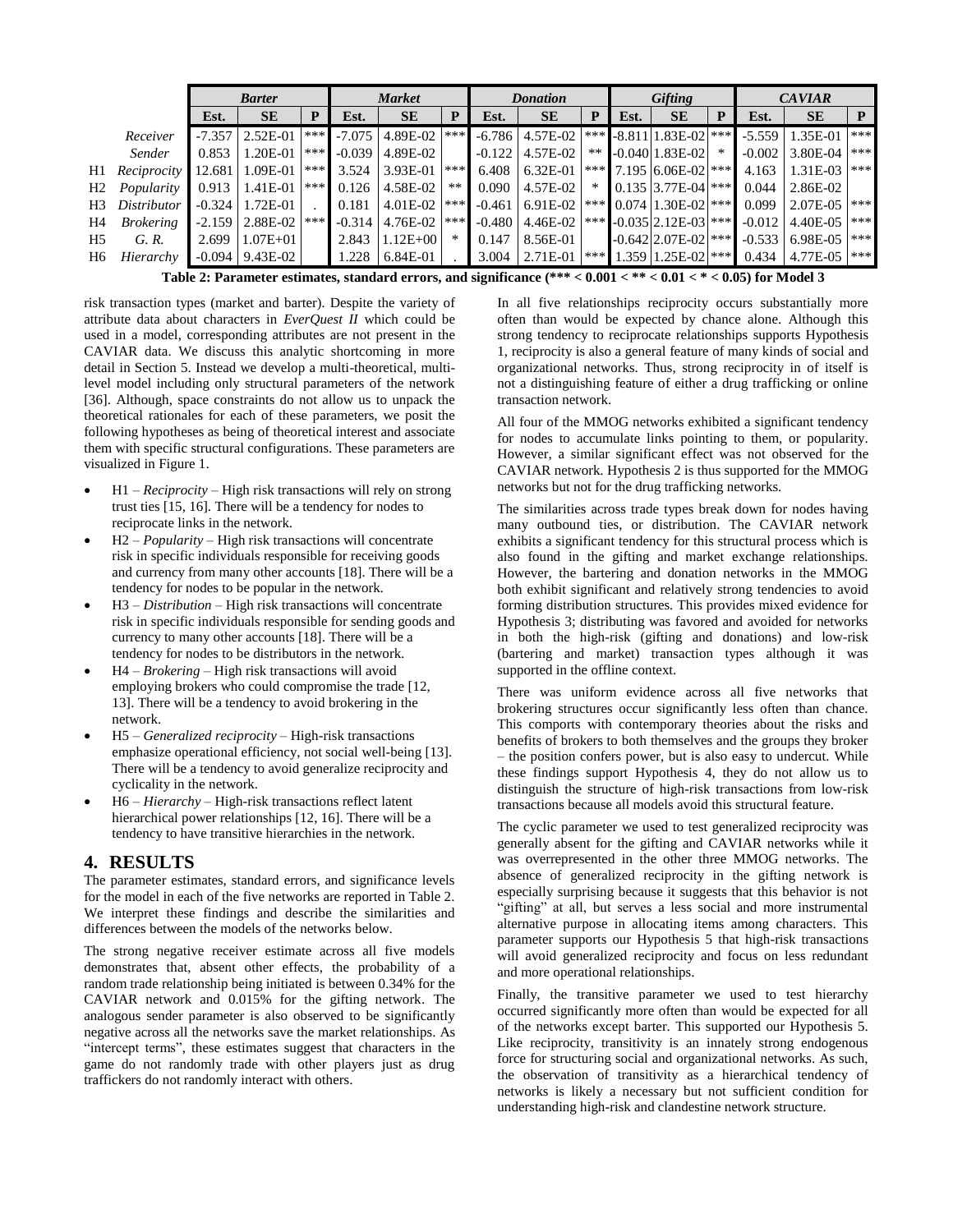To assess the similarity of the networks, we take the vector of parameter estimates for each of networks and use a cosine similarity function to compare the MMOG networks to the CAVIAR network. The similarity between the CAVIAR network and bartering network is 0.874, market 0.894, donations 0.956, and gifting 0.997. In contrast, the gifting network has a cosine similarity of 0.890 with the bartering network and 0.898 with the market exchange network but a similarity of 0.976 with the donation network. The substantive and quantitative similarities between the structures of the high risk transaction networks – particularly the gifting network – in the MMOG and the structures of the drug trafficking network suggests both high-risk networks are structured by similar processes despite operating in very different contexts.

### **5. DISCUSSION**

High risk transactions such as the unreciprocated exchange of items or currency exhibit structural patterns that are both distinct from low risk transactions while also being similar to the structures observed in an offline drug trafficking ring. More compellingly, these high risk networks exhibit many of the hypothesized structural features hypothesized and observed to occur in a clandestine network while lacking the features which might plausibly excuse the structure. For example, a "true" gift exchange network would likely exhibit a very strong tendency towards generalized reciprocity as individuals exchange goods without expectation of immediate or dyadic reciprocation. The observed "gifting" network has a very strong tendency toward reciprocation, high centralization of activity, and avoids generalized reciprocity all of which suggest it is likely not gifting at all, but a more instrumental exchange. These findings reinforce our previous research which demonstrated similarities between the topology and resilience of online clandestine organizations and the structures an offline drug trafficking ring [\[30\]](#page-7-23).

By leveraging large-scale digital trace data repositories in MMOGs, it is potentially feasible to develop a computational social science of criminology or clandestine organizational behavior. These findings provide an opportunity to illuminate the structures of clandestine behavior that had hitherto been intractable or impossible to rigorously analyze. As socio-technical systems, MMOGs raise complex issues about virtual sociality, economic activity, and legal rights which social computing, computational social science, and web science will need to grapple with in the years ahead.

To return to our case, engaging in high risk transactions is not in of itself actionable evidence of being affiliated with illicit behavior. Gold farmers and their undetected affiliates made up only a fraction of the total nodes in the network and their observed structural configurations were not entirely orthogonal to lower risk transaction types. A variety of other models or analyses could be run which attempt to ascertain the extent to which an individual participating in multiple types of transactions, exhibiting behavioral patterns in conjunction with interaction patterns, or exchanging particular types of items could all be run. These introduce additional assumptions into the equation and further abstract the findings from the behavior. In these data rich environments, what principles should guide this optimization? We conclude by discussing the limitations and threats to validity of this study, the ethical, legal, and larger implications of computational social science research in this vein, and directions for future work.

# **5.1 Validity, Limitations, Future Work**

Validity looms large not only when attempting to make claims of generalizability, but also tracing the inferential jumps from observations to constructs to measures. These concerns are further compounded when using statistical models to generate and compare parsimonious descriptions of complex networks. We discuss the limitations of our approach, threats to validity, and directions for future work.

Online worlds have constraints and affordances that are simply impossible to readily map to offline behavior or organizations. Just as offline contexts lack immediate analogues to teleportation, instantaneous healing, or limitless supplies of items, online contexts lack features like the ability to intimidate or coerce the authorities or engage in civil disobedience to undermine unethical laws and rules. Indeed, the behavioral norms in online games can even be orthogonal to offline norms when the former tolerates or incentivizes behavior like killing and robbing other players. Similarly, the consequences of being penalized the by authorities in each context are hugely different: gold farmers only risks the loss of their online account if discovered by administrators while incarceration or violent retribution await members of drug traffickers indicted by prosecutors or discovered by competitors. Despite the profound differences in affordances and consequences of the MMOG and a drug trafficking operation, this is nevertheless the second study to identify striking similarities in the way that these clandestine operations structure themselves. This potentially speaks to latent evolutionary traits which clandestine organizations retain in response to selection pressure.

There are three component tests of validity in virtual worlds: face, concurrent, and predictive [\[28\]](#page-7-21). We met the threshold for face validity of testing clandestine organizations because MMOGs like *EverQuest II* have gold farmers and other types of deviant players who are banned by administrators for engaging in deviant activities involving the trafficking of virtual currency or valuable items. By analyzing four different types of trade relationships in the game corresponding with high and low-risk transactions, we also established concurrent validity with the high risk behaviors behaving similarly to each other and relatively distinct from the low-risk transaction. We also established predictive or external validity by demonstrating high-risk transactions assume similar structural patterns as offline drug trafficking behavior. However, because we only sampled a single week of trade data from the game, these findings needs to be replicated across other weeks in the data set to establish reliability.

The digital trace data used for this analysis was the by-product of user activities produced and stored by an information system which was not designed to be a research instrument. Howison, Crowston, and Wiggins [\[37\]](#page-7-30) review the validity issues which arise when using digital trace data to understand meaningful interaction potentially without direct or complete measures of a relationship. For example, the transmutation of the records of transactions between players and stored on a database potentially raises validity issues about the way in which this data was captured (were there other means to exchange items or currency which were not recorded?), the reliability of the resulting records (would a double-entry accounting of transaction entries ultimately balance?), the type(s) of nodes and links we did or did not capture (is trade mediated by chat or grouping relationship?), misspecification (if characters are embedded within accounts, are trades just within accounts?), activity left out because of temporal boundaries (have they traded before?), and the intensity of these links (are these offline acquaintances?). Despite the ability to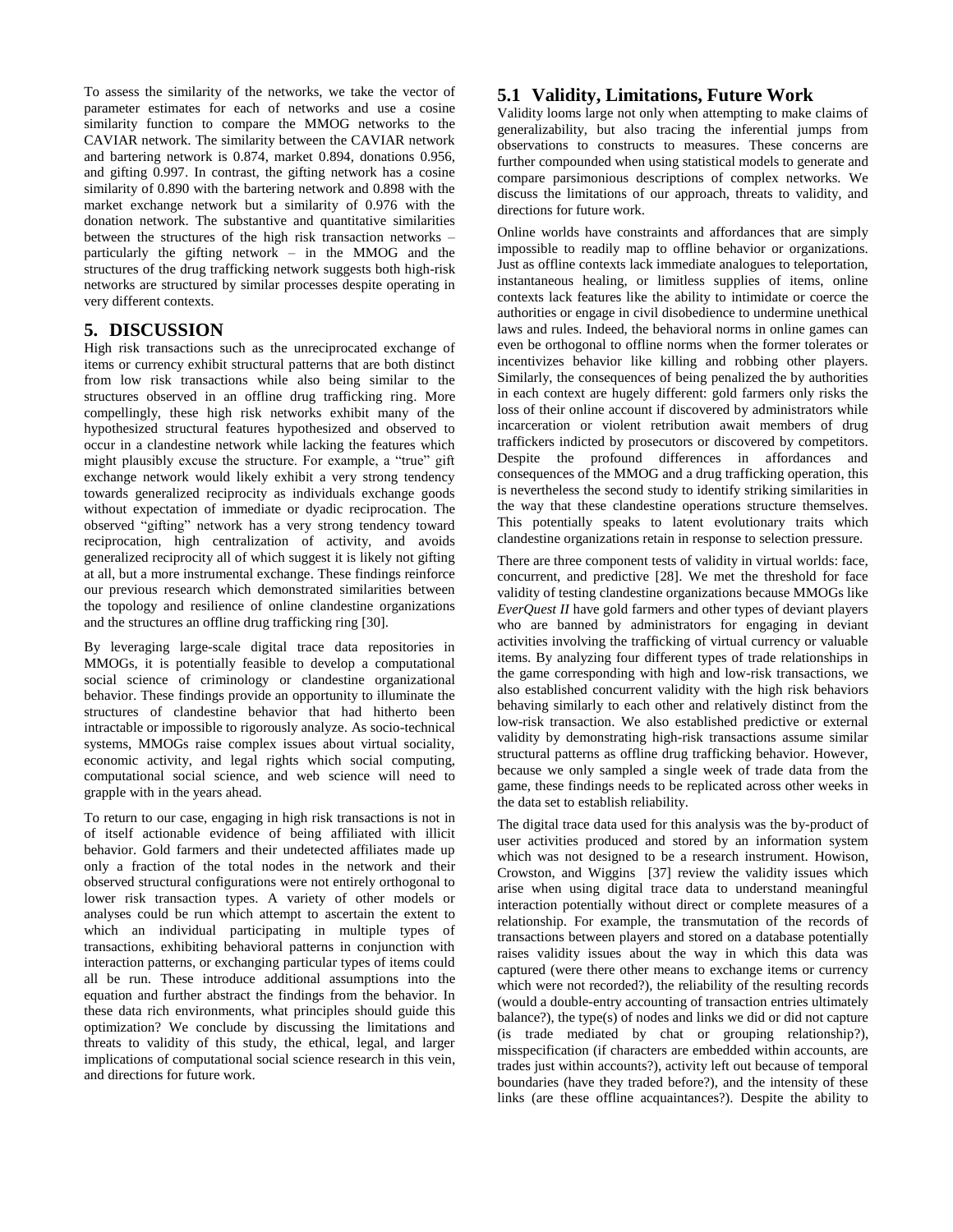model how exogenous attributes such as player gender, user expertise, or character type influence the structure of the network, these parameters were excluded because there were either no corresponding data against which to compare or model or no ready analogues which would make a valid comparison.

Future work should develop p\*/ERGM models incorporating node attributes like character class, expertise, and deviant status would provide important insights into the ways in which exogenous processes structure the network above and beyond the endogenous processes we modeled in our analysis. Incorporating the multi-relational nature of the network would allow us to test whether specific dyadic covariates such as communication, friendship, or grouping relations strongly mediate the use of highrisk transactions or the structure of the organization. The cat-andmouse game of gold farmers and administrators also suggests future analyses should explicitly model the temporal dynamics by which gold farmers' behavioral and interaction patterns co-evolve with attempts by administrators to identify and remove them.

### **5.2 Ethical and Legal Dimensions**

The logic of our analysis was predicated on the theory that individuals' behavioral patterns in online contexts are governed by similar social, cultural, and psychological forces as they encounter and negotiate offline. The fact that the behavior and interactions of these individuals were mediated through computer databases which record records was initially framed as beneficial for data collection and empirical analysis of online behavior to map back to offline behavior. However, if we believe that data about users' online clandestine behavior can be validly and reliably mapped to understand offline clandestine behavior, does that necessarily imply users assumed these illicit interactions would remain private or anonymous? This in turn raises questions of whether users are fully rational about the fact that any and everything they do within an online can be queried and discovered by the administrators. Especially in the context of clandestine organizing in a data-rich environment, do users operate with the assumption they cannot be surveilled or do they interact in spite of this surveillance? Scientists would do well to reflect on the implications of these dramaturgical stages.

This raises fascinating issues at the intersection of information theory and legal due process. Just as network analysts make inferential jumps which threaten validity as we outlined in the previous section, other models and methods developed by statisticians or computer scientists operate on a variety of assumptions all of which are potential threats to validity and reliability. In the context of game administrators or other authorities identifying and acting against individuals engaged in deviant behavior, the use of different methods will necessarily foreground different suspects. What should be these authorities' guiding optimization function: minimizing false positives, minimizing false negatives, maximizing true positives, or maximizing true negatives? Our previous research demonstrated how the introduction of various feature sets to machine learning models employing different decision algorithms classifies the effective guilt or innocence of individuals in a population with very different levels of performance [\[26\]](#page-7-19). What standards for the quality of data, stability of outcomes, or complexity of models ultimately guide the decisions on whom to ban?

Moreover, given the superabundance of data in these sociotechnical systems, is there a heightened or altered burden of proof for game administrators or other authorities to demonstrate intent, liability, or causation? What recourse to notice, hearing, standing, and representation does an individual have to challenge actions

taken against him or herself? Would the adjudication of this process require authorities to disclose proprietary methodological approaches for identifying and detecting problematic behavior as a part of discovery? For MMOGs, these questions are currently moot because of the contractual agreements players agree to when the log in to a game [\[10\]](#page-7-3). However, computer-mediated clandestine organizations are not confined to MMOGs and these issues will certainly emerge outside of the safe confines of EULAs as more interactions and behavior become mediated.

The ability to analyze and characterize the behavior of clandestine organizations likewise requires some reflexivity on the part of computational social scientists. Abstract thought experiments from studying online games about the best methods for identifying and "removing" influential nodes from a network take on euphemistic hues when extended to military, intelligence, and law enforcement contexts. In light of this, the computational social science of clandestine activity is inherently a "dual use" technology which can be constructed and used towards beneficial (identifying and detaining criminals and terrorists) or detrimental ends (identifying and detaining political opponents and activists). These distinctions are political frames which can be shifted. Are there boundaries to the technologies and methods computational social scientists should develop lest these be appropriated for regressive, unjust, or destructive ends? Should there be professional guidelines or principles about the ethical conduct for computational social science?

The similarity of network structures associated with high risk transactions to other kinds of high risk transactions in both online and offline contexts have significant implications. Not only are there clandestine organizations present in MMOGs, they appear to operate under similar organizing logics as offline clandestine organizations. If highly mediated online environments nevertheless give way to illicit behavior like trafficking, it may be necessary to break out the flax and ritual to remind ourselves the distinctiveness of new media are likewise temporary and passing.

### **6. ACKNOWLEDGMENTS**

This research was supported by the National Science Foundation via award number IIS-0729505, the Army Research Institute via award number W91WAW-08-C-0106, and the Air Force Research Laboratory by contract number FA8650-10-C-7010. The anonymized data used for this research was provided by Sony Online Entertainment. We thank members of the Virtual Worlds Observatory team for their support and feedback.

#### **7. REFERENCES**

<span id="page-6-0"></span>[1] Reeves, B. and Read, J. L. *Total engagement: using games and virtual worlds to change the way people work and businesses compete*. Harvard Business School Press, 2009.

<span id="page-6-1"></span>[2] Bainbridge, W. S. *The Warcraft civilization: social science in a virtual world*. The MIT Press, 2010.

<span id="page-6-2"></span>[3] Castronova, E. *Exodus to the virtual world: How online fun is changing reality*. Palgrave Macmillan, 2007.

<span id="page-6-3"></span>[4] Dibbell, J. *Owned!: Intellectual property in the age of dupers, gold farmers, eBayers, and other enemies of the virtual state*. New York University Press, City, 2003.

<span id="page-6-4"></span>[5] Lehdonvirta, V. Virtual Worlds Don't Exist: Questioning the Dichotomous Approach in MMO Studies. *Game Studies*, 10, 1 (2010).

<span id="page-6-5"></span>[6] Castronova, E., Williams, D., Shen, C., Ratan, R., Xiong, L., Huang, Y. and Keegan, B. As real as real? Macroeconomic behavior in a large-scale virtual world. *New Media & Society*, 11, 5 (2009), 685.